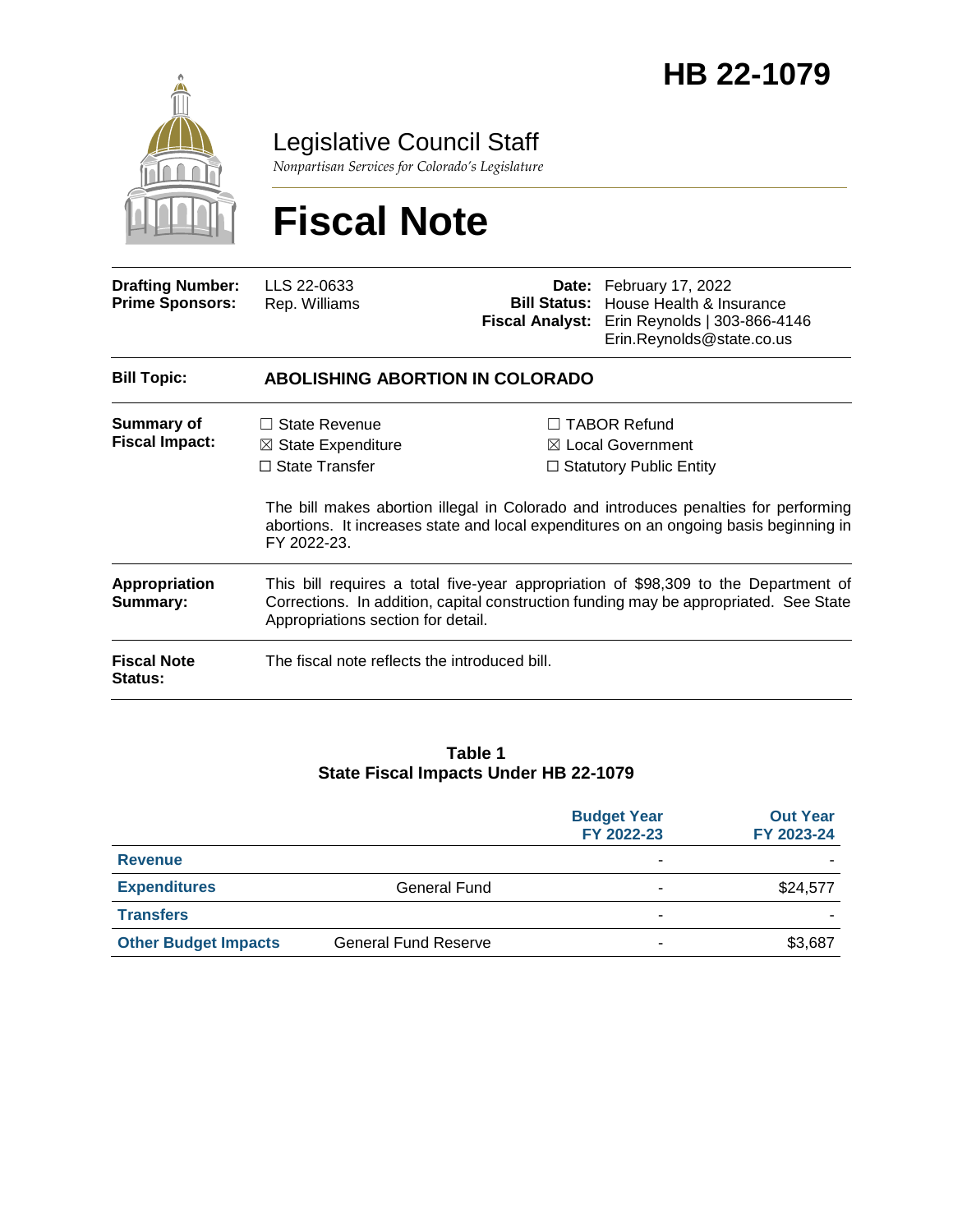Page 2

# February 17, 2022 **HB 22-1079**

### **Summary of Legislation**

The bill defines "person" to include an unborn child at all stages of gestation as it relates to a private right of action and current homicide and assault provisions. The bill requires the state to enforce homicide and assault provisions. The bill includes a severability clause.

### **Background**

Federal law requires that state health programs receiving federal funding provide coverage for abortion services if the pregnancy results from rape or incest or if continuing the pregnancy would put the woman's life in danger. Colorado's Medicaid and Children's Health Plan Plus (CHP+) programs are subject to these requirements. According to the Guttmacher Institute, there were 12,390 abortions performed in Colorado in 2017, the most recent year for which data are available.

## **Comparable Crime Analysis**

Legislative Council Staff is required to include certain information in the fiscal note for any bill that creates a new crime, changes the classification of an existing crime, or changes an element of an existing crime. The following sections outline data on crimes that are comparable to the offense in this bill and discuss assumptions on future rates of criminal convictions under the bill.

**Prior conviction data.** This bill modifies the existing offenses of homicide and assault to include terminating the life of an unborn child. These offenses can constitute up to a class 1 felony. To form an estimate on the prevalence of this new crime, the fiscal note analyzed the existing offense of unlawful termination of pregnancy in the first degree, a class 2 felony, as a comparable crime. From FY 2018-19 to FY 2020-21, two persons have been convicted and sentenced for this existing offense. Of the persons convicted, both were male; demographically, one was White and one was Black/African American. However, since abortions are a medical procedure, this existing offense is not directly comparable to the new offense and additional considerations are weighed when estimating the prevalence of this new crime.

**Assumptions.** This fiscal note assumes a high rate of compliance with the provisions of the bill. This analysis assumes that there will be less than five criminal case filings per year for the offense under the bill and that approximately one offender every five years will be convicted of a class 1 felony and sentenced to the Department of Corrections (DOC). The average DOC length of stay for a class 1 felony is 480 months, or about 40 years, and there is no fine for a class 1 felony. Visit [leg.colorado.gov/fiscalnotes](http://leg.colorado.gov/fiscalnotes/) for more information about criminal justice costs in fiscal notes.

### **State Expenditures**

Beginning in FY 2022-23, this bill increases state General Fund expenditures by at least \$98,309 in the DOC over a five-year period. The bill may also increase future capital construction costs in the DOC. Additionally, this bill may increase workload and costs in the Judicial Department.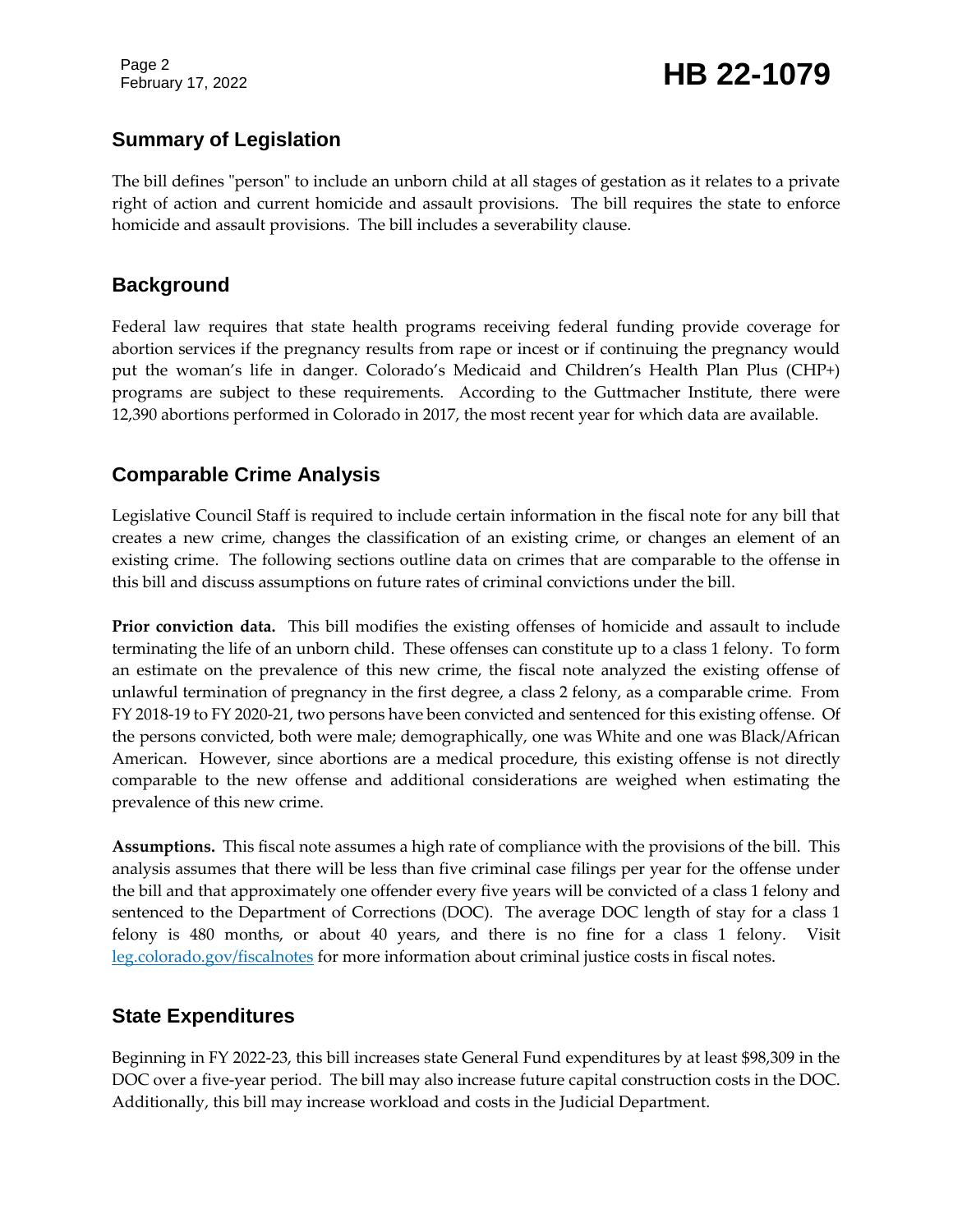# February 17, 2022 **HB 22-1079**

Page 3

**Department of Corrections operating costs (five-year fiscal impact).** Based on the assumptions above, the bill increases prison operating costs for the DOC by a total of \$98,309 over the five-year period beginning in FY 2022-23. This fiscal note assumes no prison operating costs will occur in the first year due to the amount of time required for criminal filing, trial, disposition, and sentencing of each case. Once an offender is released from prison, they are assigned to parole; however, since the average length of stay for a class 1 felony is 40 years, parole impact falls outside the five-year estimate. Table 2 shows the estimated cost of the bill over the next five fiscal years. The fiscal note assumes that the DOC will shift prisoners as necessary to utilize the private prison rate of \$24,577 per year.

| <b>Fiscal Year</b>                 | <b>Bed Impact</b> | <b>Operating Cost</b> |
|------------------------------------|-------------------|-----------------------|
| FY 2022-23                         |                   |                       |
| FY 2023-24                         | 1                 | \$24,577              |
| FY 2024-25                         | 1                 | \$24.577              |
| FY 2025-26                         | 1                 | \$24.577              |
| FY 2026-27                         | 1                 | \$24,577              |
| <b>Total Prison Operating Cost</b> | \$98.309          |                       |

#### **Table 2 Prison Operating Costs Under HB 22-1079**

**Department of Corrections capital construction costs.** In addition to the five-year operating and parole impacts discussed above, Section 2-2-703, C.R.S., requires that the General Assembly consider increased capital construction costs for the DOC to house additional inmates. Based on the average per bed construction costs of previous prison facilities, capital construction costs of \$178,471 would be required to increase prison bed space in line with the estimated increase in prison population under this bill. If the General Assembly determines that additional prison bed space is needed, this bill should include a transfer of General Fund to the Capital Construction Fund, to be reappropriated to the Corrections Expansion Reserve Fund. Money in the Corrections Expansion Reserve Fund is available for future DOC construction projects, which would be identified and funded through the annual budget process based on the state's overall prison needs.

**Judicial Department***.* Starting in FY 2022-23, this bill will increase workload for the trial courts in the Judicial Department to process any additional criminal case filings. This impact is anticipated to be minimal and accomplished within existing appropriations. If costs increase for any independent judicial agency as a result of the bill, this will be addressed through the annual budget process.

**Department of Regulatory Agencies**. Under the bill, a conviction for providing unauthorized abortion services constitutes unprofessional conduct by a licensed physician. The bill may result in additional complaints or disciplinary procedures for the State Medical Board and the Division of Professions and Occupations. This increase in workload is anticipated to be minimal and can be accomplished within existing appropriations.

**Department of Law.** The Department of Law may require appropriations to take required legal action on behalf of the state and the Judicial Department. Resources will be sought through the annual budget process as needed.